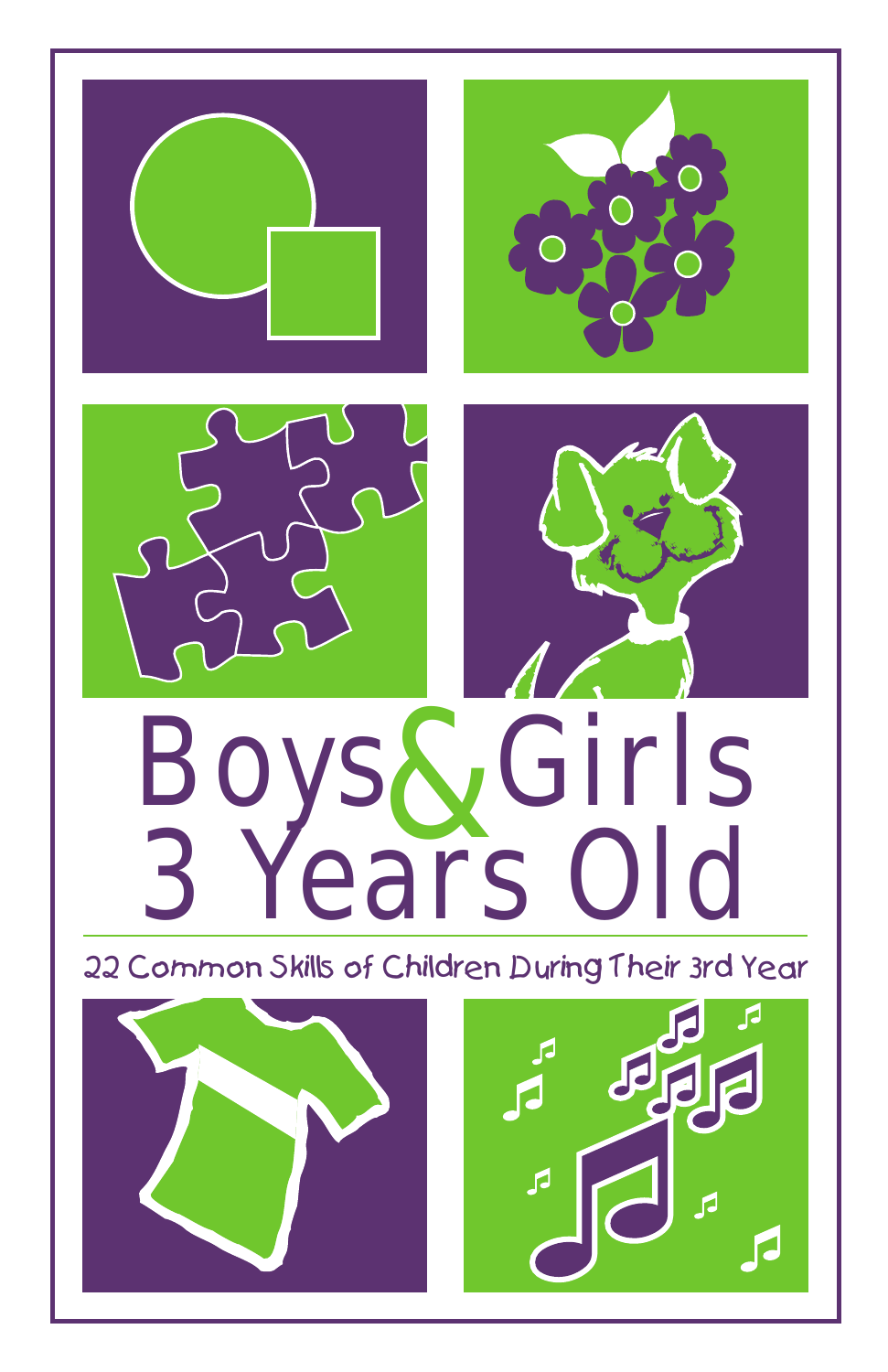## Young children are always learning.

They grow and develop at different rates, have different interests, and different experiences. This guide presents some of the skills most children are able to do during their 3rd year.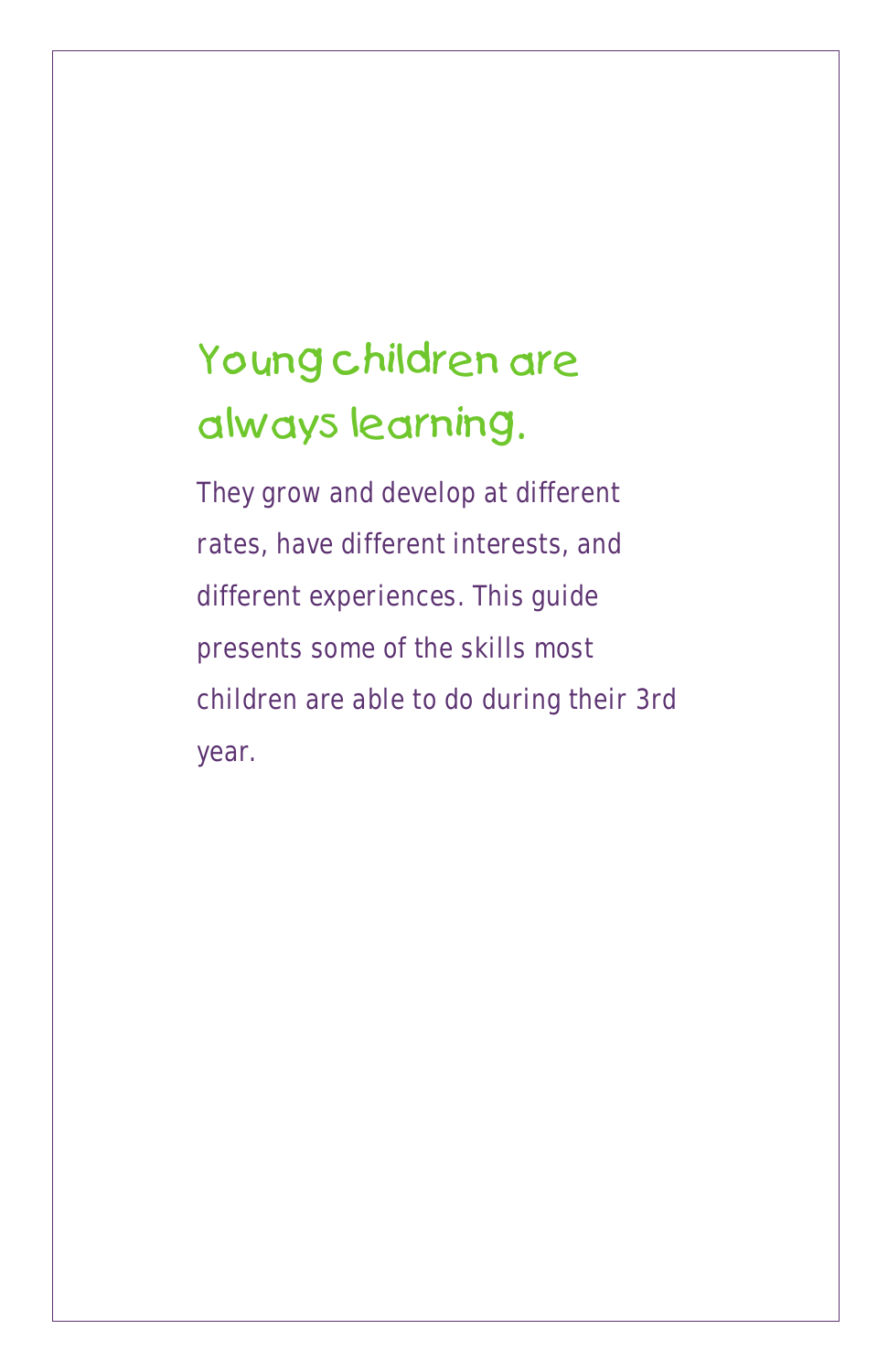# During the 3rd year, a child

#### l. Has good listening skills

- enjoys listening to songs on the radio and clapping to the music •
- listens to grandma and mom talking and later, when playing, repeats what they said
- enjoys listening to a story and asking questions about it

#### 2. Speaks clearly enough to be understood and enjoys talking

- asks for help and speaks clearly enough to be understood
- can tell a short story and listeners will understand what is being said
- enjoys singing short rhymes and making a puppet talk

#### 3. Knows how to follow simple instructions

- can get shoes and bring them to mom when asked
- will turn off the TV for dad when asked

#### 4. Tries to write

- likes to scribble on paper and tell someone what it says
- makes scribbles and says she/he is printing her/his name



#### 5. Shows excitement about amounts and counting

- tells how many dogs were in the park
- " How old are you?" • holds up three fingers when asked
- talks about numbers ("I saw millions of people at the store today.")
- sings a counting song using the numbers one to five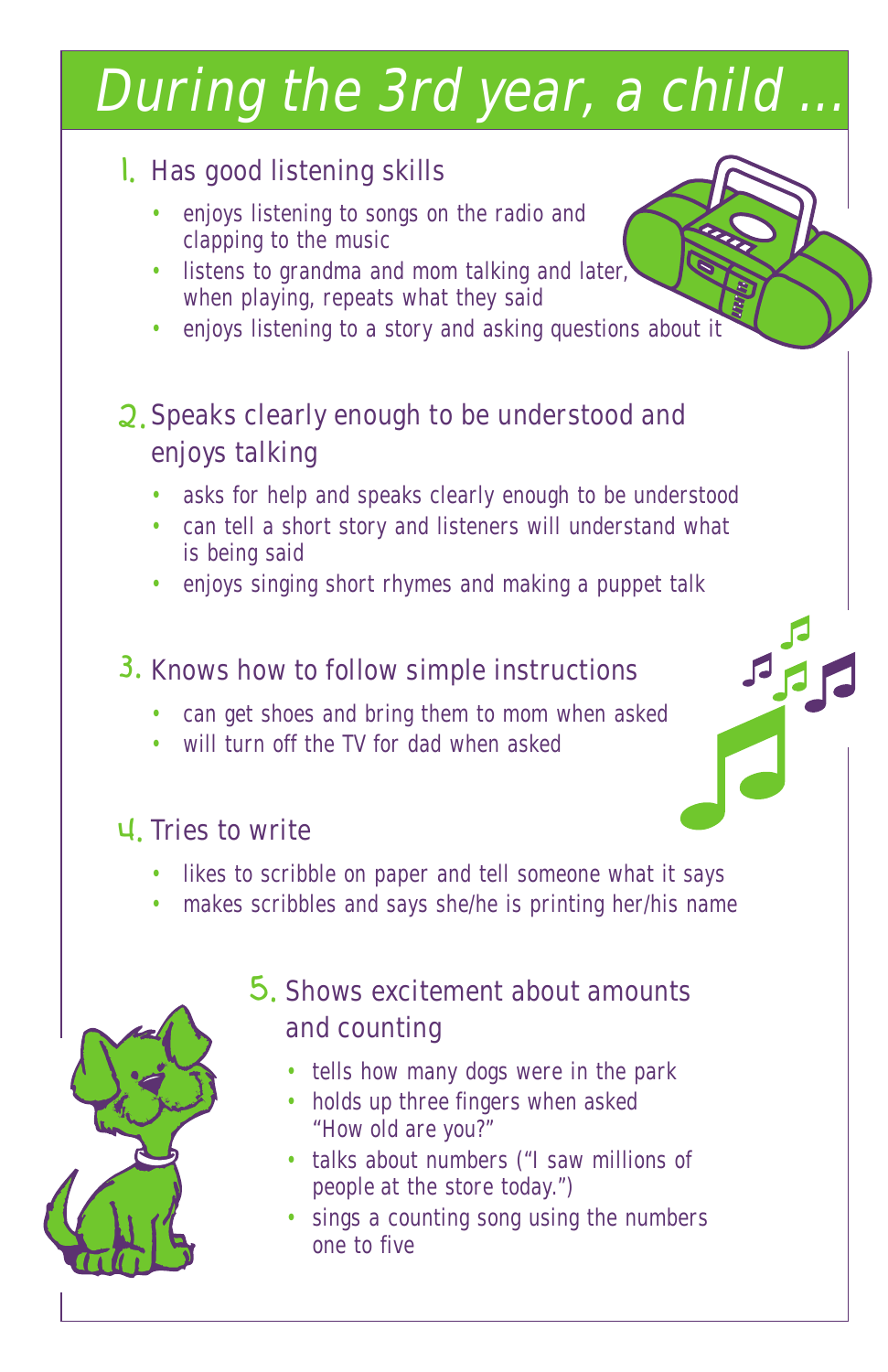#### **6.** Wants to sort objects

- pulls all the red crayons out of the box •
- picks out the big pencils

#### 7. Knows some shapes

- wants to draw some circles and squares •
- can point to things in the room that look like circles

#### 8. Begins to understand positions of things

- tells you she/he put the toys under the bed
- talks about wanting to go to the front of a line or stand next to mom

#### 9. Notices sizes

- says that the box that the delivery man brought was really small
- shows that Bobby is bigger than Tom
- tells you the macaroni necklace is very long

#### lO. Starts to show she/he knows the right things to do

- knows to close the refrigerator door
- hangs up her/his jacket when she/he comes into the house
- knows the rules about not using crayons on the sofa

#### II. Begins to show some self control

- knows how to take turns with toys
- says good-bye to mom and is comfortable staying with grandma today •
- leaves the park and swing set without tears when dad says it's time to go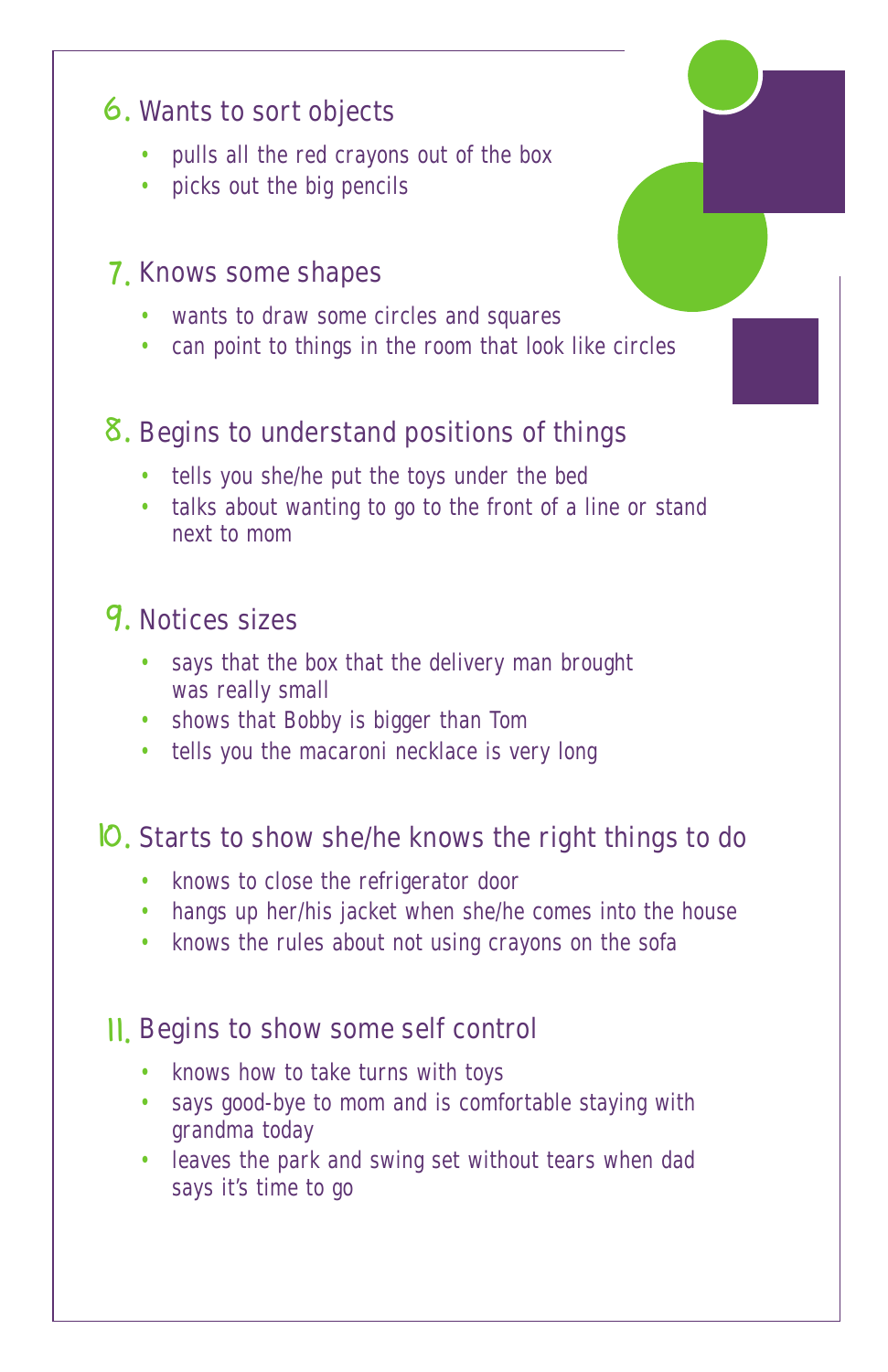#### Is excited about learning and learns 12. through playing

- carefully watches what other children are doing and tries to do the same things •
- wants to try new puzzles or to play the games others are playing
- asks lots of questions about new things she/he sees and asks "why" often •
- tries to do familiar tasks in a different way •
- asks for help when she/he is unable to finish a project on her/his own •

#### 13. Likes to play with another child

- helps her/his sister to set the table for dinner •
- wants to join a friend who is playing with blocks •

#### Enjoys seeing familiar adults 14.

- tells a neighbor about going to the movie theater
- says hello to the adults when she/he goes into a friend's house •

#### **15.** Knows and looks forward to routines

- knows that it's bath time before bed time every night
- reminds mom to do things she forgot to do
- knows that the toys must be cleaned up before dinner •
- looks forward to going to the library each Tuesday

#### Shows caring for others 16.

- puts her/his arm around a friend who is crying •
- wants to help when the baby can't reach a toy •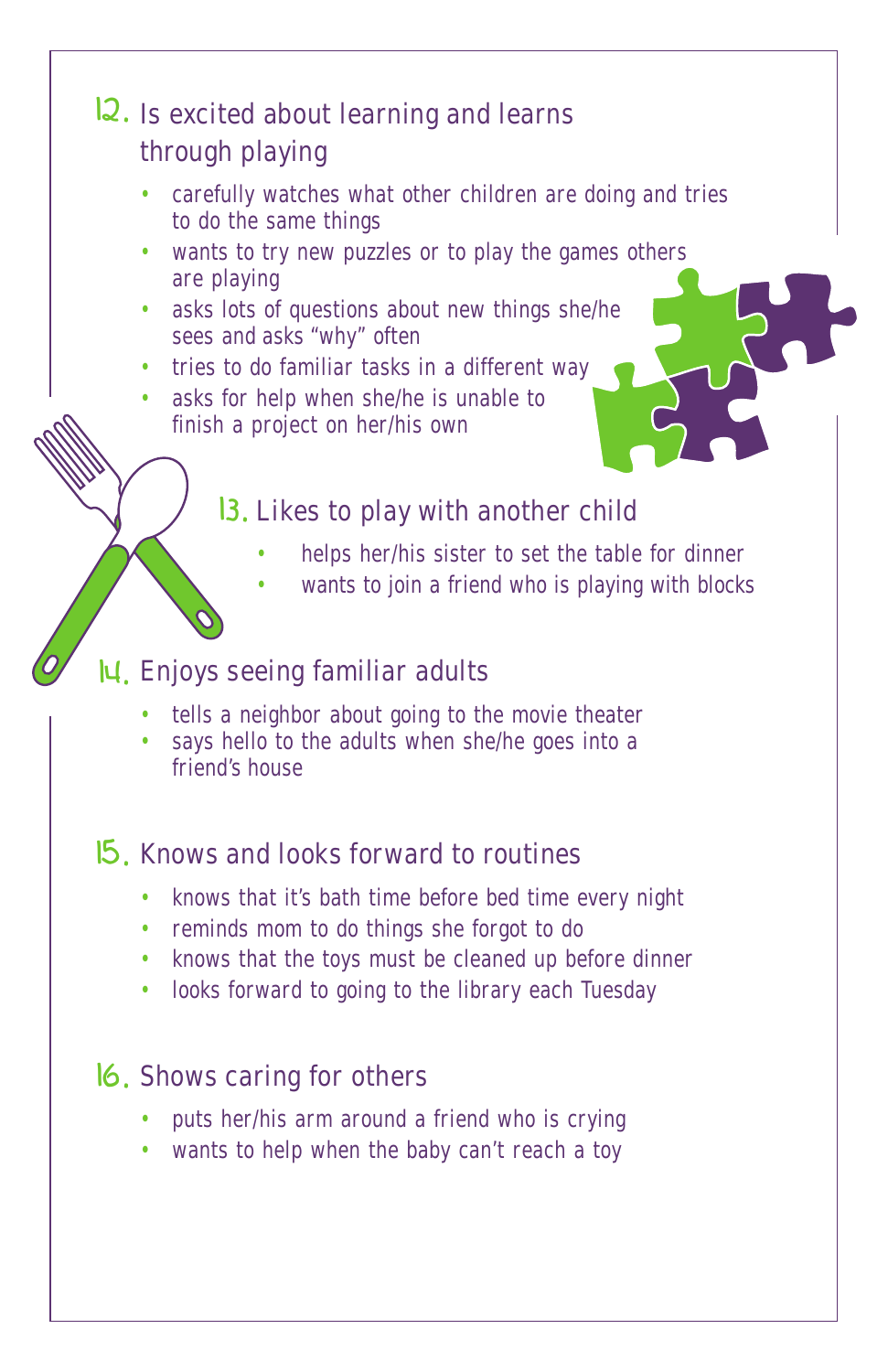#### Explores and compares with senses 17.

- picks a flower, looks at its shape and feels its texture •
- tests to see what will float or sink in the bath tub

#### 18. Notices how people look and what they do

- talks about having toes, ears, two eyes, two knees
- sees and says things aloud about how other people look
- puts on dad's white shirt and plays doctor

#### 19. Begins to understand rules

- knows not to touch sharp knives or the hot stove
- knows the rule not to hit other children
- tells others when they are breaking the rules
- knows to hang the towel after taking a bath

#### 20. Enjoys singing and dancing

- sings the words to some songs
- claps and dances to music
- enjoys twirling, hopping, and swinging her/his arms to music
- wants to imitate how others are singing and dancing

#### 21. Begins to have some good physical skills

- can stand on one foot without falling
- is able to run and stop without crashing into things
- can crawl through play tunnels
- will line up blocks to make a road

#### 22. Likes to try to do things on her/his own

- tries to pour juice into a cup
- wants to try to get dressed alone
- wants to be the one to open the door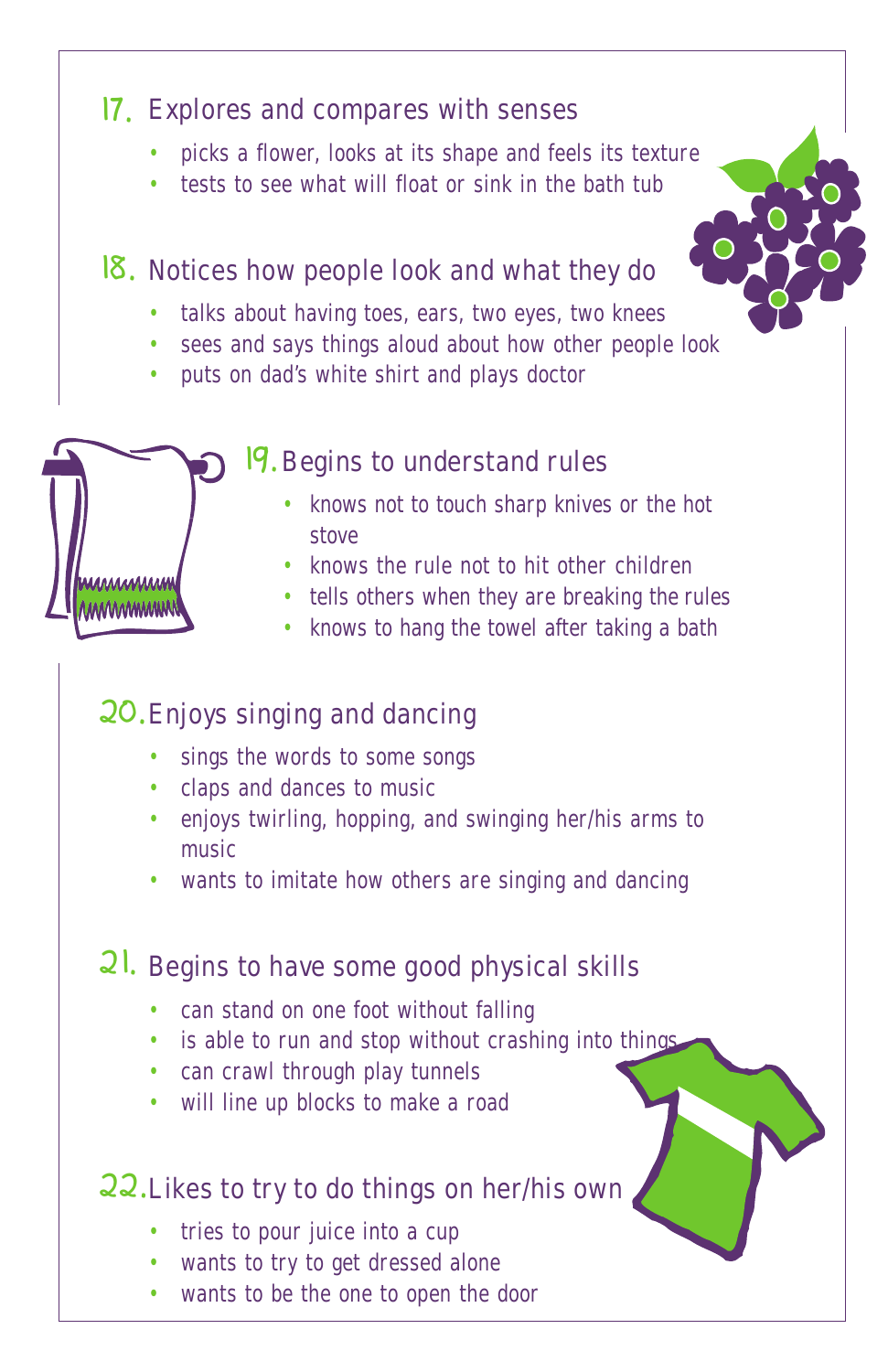## Use this guide to help.

Remember that some children will be able to do all of these things and more. Other children may be able to do many of the things listed but not be able to do others. Use this guide to help you observe your three-year-old. If you have questions about your child, speak to your pediatrician or preschool teacher.